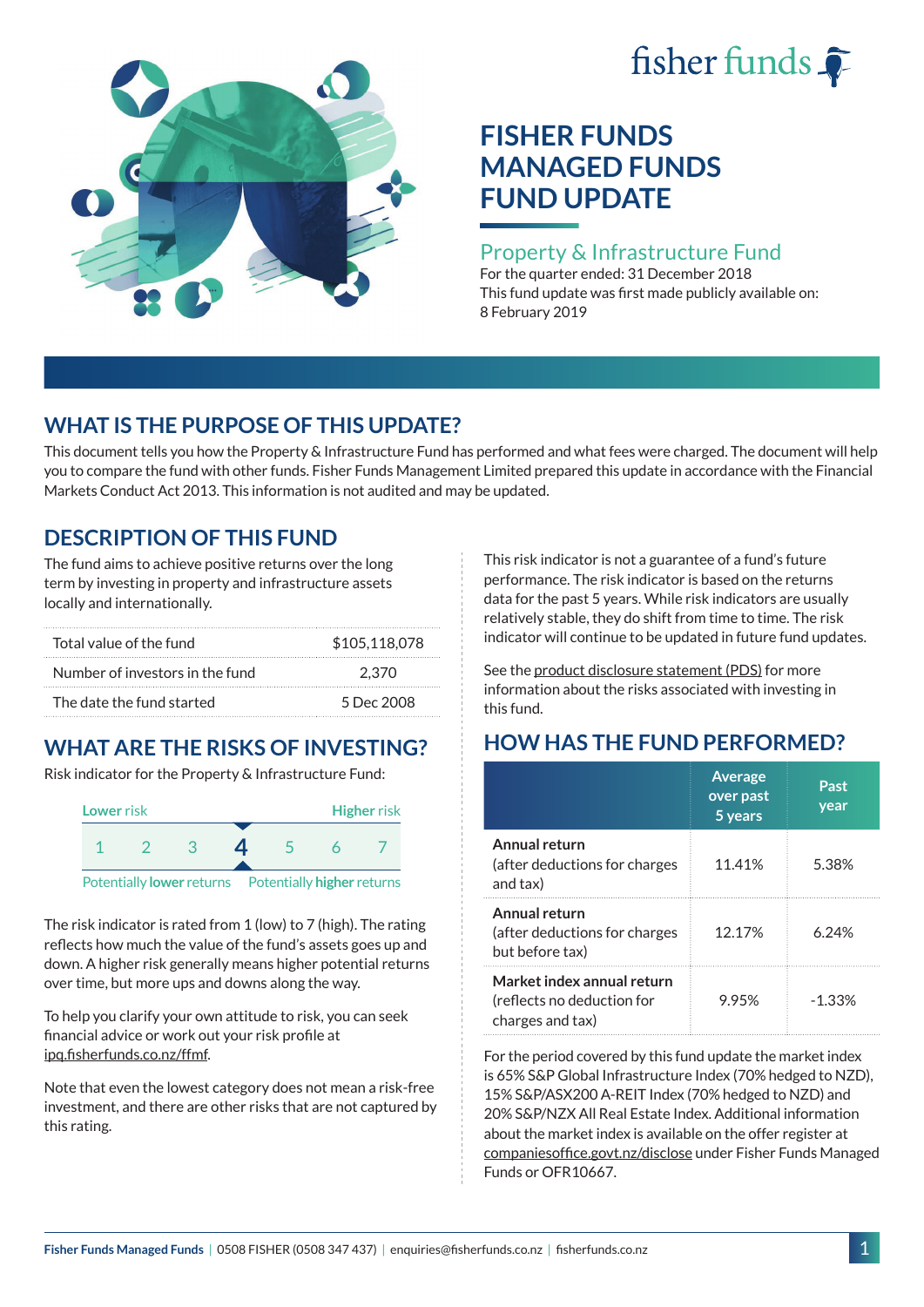## **ANNUAL RETURN GRAPH**



This shows the return after fund charges and tax for each year ending 31 March since the fund started. The last bar shows the average annual return since the fund started, up to 31 December 2018.

**Important:** This does not tell you how the fund will perform in the future.

Returns in this update are after tax at the highest prescribed investor rate (PIR) of tax for an individual New Zealand resident. Your tax may be lower. The market index return<sup>2</sup> reflects no deduction for charges and tax.

#### **WHAT FEES ARE INVESTORS CHARGED?**

Investors in the Property & Infrastructure Fund are charged fund charges that include GST. In the year to 31 March 2018 these were:

|                                                       | % of net asset value |
|-------------------------------------------------------|----------------------|
| <b>Total fund charges</b>                             | 2.50%                |
| Which are made up of:                                 |                      |
| <b>Total management and</b><br>administration charges | 2.50%                |
| Inding:                                               |                      |
| Manager's basic fee                                   | 1 27%                |
| Other management and<br>administration charges        | 0.30%                |
| Total performance-based fees <sup>1</sup>             | () 93%               |

Small differences in fees and charges can have a big impact on your investment over the long term.

#### **EXAMPLE OF HOW THIS APPLIES TO AN INVESTOR**

Katie had \$10,000 in the fund at the start of the year and did not make any further contributions. At the end of the year, Katie received a return after fund charges were deducted of \$538 (that is 5.38% of her initial \$10,000). Katie did not pay other charges. This gives Katie a total return after tax of \$538 for the year.

# **WHAT DOES THE FUND INVEST IN?**

#### **Actual investment mix**

This shows the types of assets that the fund invests in.



#### **Target investment mix**

This shows the mix of assets that the fund generally intends to invest in.